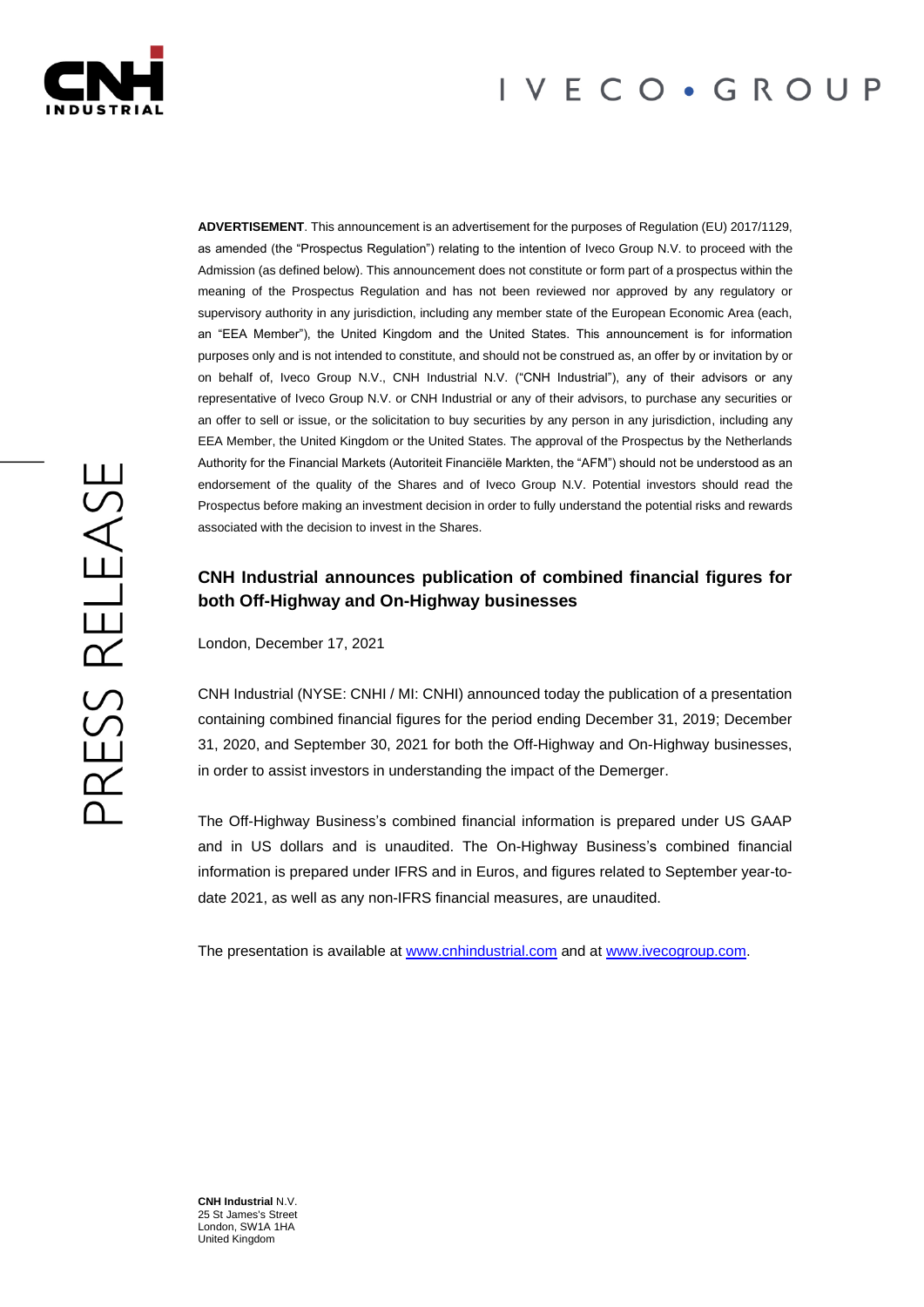

## VECO · GROUP

*CNH Industrial N.V. (NYSE: CNHI / MI: CNHI) is a global leader in the capital goods sector with established industrial experience, a wide range of products and a worldwide presence. Each of the individual brands belonging to the Company is a major international force in its specific industrial sector: Case IH, New Holland Agriculture and Steyr for tractors and agricultural machinery; Case and New Holland Construction for earth moving equipment; Iveco for commercial vehicles; Iveco Bus and Heuliez Bus for buses and coaches; Iveco Astra for quarry and construction vehicles; Magirus for firefighting vehicles; Iveco Defence Vehicles for defence and civil protection; and FPT Industrial for engines and transmissions. More information can be found on the corporate website: [www.cnhindustrial.com](http://www.cnhindustrial.com/)*

*Iveco Group, after the completion of the demerger announced on November 11, 2021 (and expected to be effective on January 1, 2022), will be the parent company of the trucks and specialty vehicles, powertrain and related financial services businesses currently held by CNH Industrial. Iveco Group will therefore own and operate eight unique, yet unified commercial brands: IVECO, a pioneering champion that designs, manufactures and commercializes heavy, medium and light duty commercial vehicles; FPT Industrial, a global leader in providing its vast array of advanced powertrain technologies to customers in agriculture, construction, marine, power generation, and commercial vehicles alike; IVECO BUS and HEULIEZ, premium and mass-transit bus and coach brands; Iveco Defence Vehicles, for highly-specialized defence and civil protection equipment; ASTRA, a global expert in large scale heavy duty quarry and construction vehicles; Magirus, the industry-reputed firefighting vehicle and equipment manufacturer; and IVECO CAPITAL, the financing arm which supports them all, serving as the cornerstone of Iveco Group's new business models. Further information about Iveco Group is available on the company's website [www.ivecogroup.com](http://www.ivecogroup.com/)*

### **Contacts:**

#### **Corporate Communications**

Email[: mediarelations@cnhind.com](mailto:mediarelations@cnhind.com)

#### **Investor Relations**

Email[: investor.relations@cnhind.com](mailto:investor.relations@cnhind.com)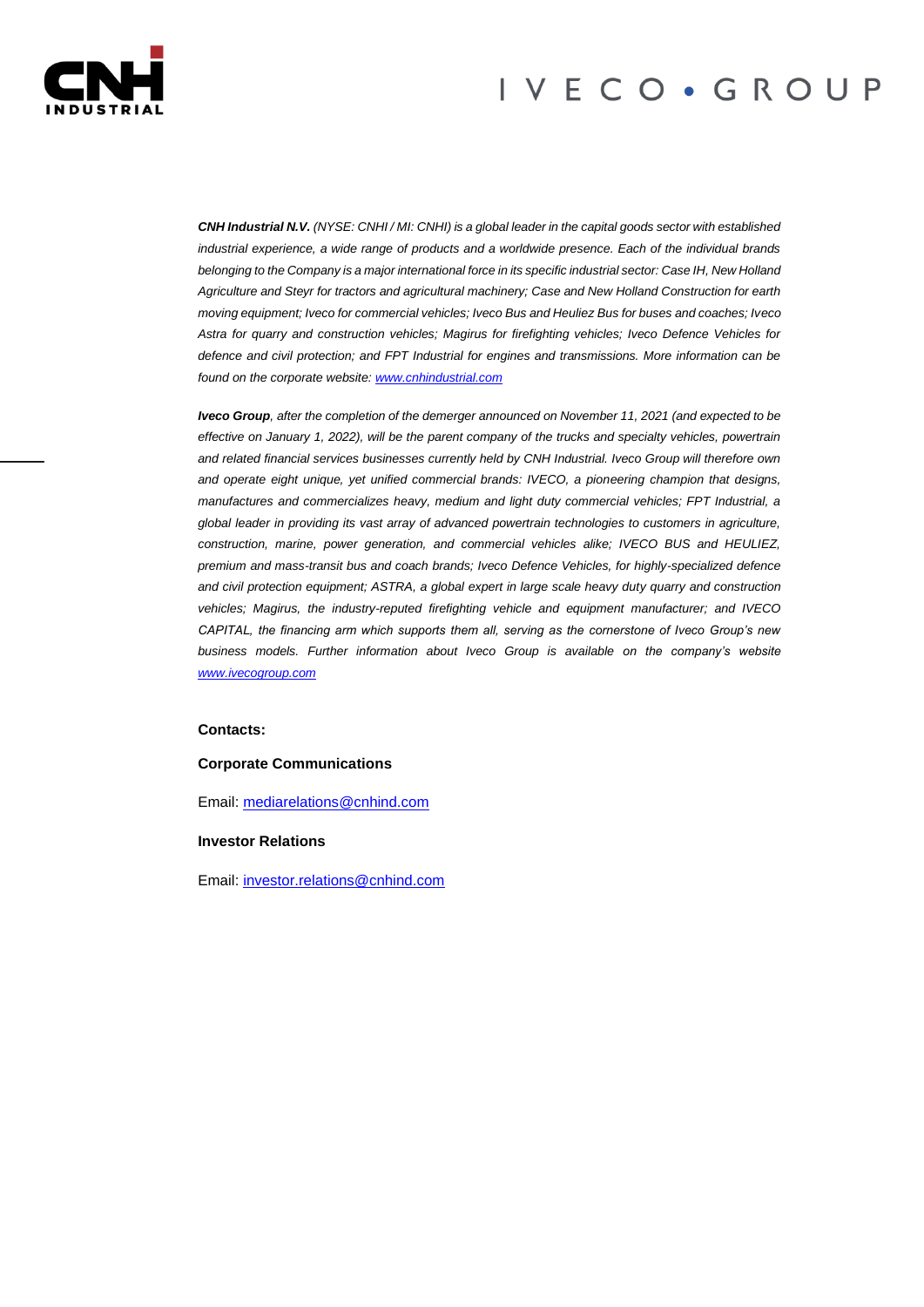

### VECO · GROUP

#### **DISCLAIMER**

This announcement does not constitute a prospectus within the meaning of Regulation (EU) 2017/1129 of the European Parliament and of the Council of 14 June 2017 on the prospectus to be published when securities are offered to the public or admitted to trading on a regulated market, as amended (the "Prospectus Regulation"), and shares in Iveco Group N.V. will be allotted in circumstances that do not constitute "an offer to the public" within the meaning of the Prospectus Regulation. This announcement is not intended for distribution in jurisdictions that require prior regulatory review and authorization to distribute an announcement of this nature.

The release, publication or distribution of this announcement in certain jurisdictions may be restricted by law and therefore persons in such jurisdictions into which they are released, published or distributed, should inform themselves about, and observe, such restrictions.

This announcement is an advertisement and not a prospectus within the meaning of Regulation (EU) 2017/1129 of the European Parliament and of the Council of 14 June 2017 on the prospectus to be published when securities are offered to the public or admitted to trading on a regulated market, as amended (the "Prospectus Regulation"). With respect to the member States of the European Economic Area, no action has been undertaken or will be undertaken to make an offer to the public of the securities referred to herein requiring a publication of a prospectus in any relevant member State. As a result, the securities may not and will not be offered in any relevant member State except pursuant to a prospectus approved by the relevant market authorities in that member State or in accordance with the exemptions set forth in Article 3(2) of the Prospectus Regulation, if they have been implemented in that relevant member State, or under any other circumstances which do not require the publication of a prospectus pursuant to Article 3 of the Prospectus Regulation and/or to applicable regulations of that relevant member State. This announcement is not intended to constitute, and should not be construed as, an offer by or invitation by or on behalf of, Iveco Group N.V., CNH Industrial, any of its advisors or any representative of Iveco Group N.V. or CNH Industrial or any of their advisors, to purchase any securities or an offer to sell or issue, or the solicitation to buy securities by any person in any jurisdiction, including any EEA Member, the United Kingdom or the United States.

The securities referred to herein may not be offered or sold in the United States of America absent registration or an applicable exemption from registration under the U.S. Securities Act of 1933, as amended. Iveco Group N.V. and CNH Industrial do not intend to register all or any portion of the offering of the securities in the United States of America or to conduct a public offering of the securities in the United States of America.